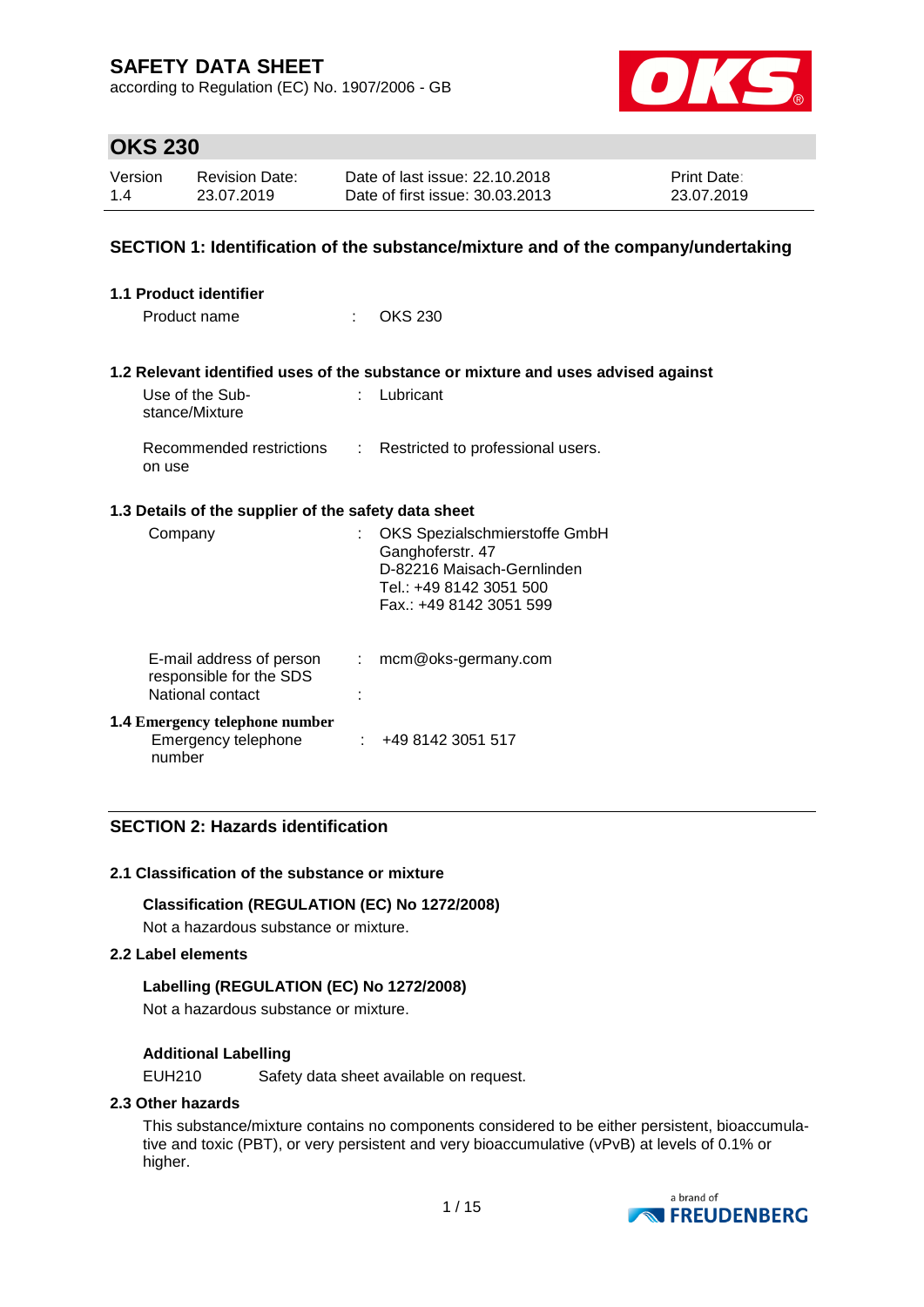according to Regulation (EC) No. 1907/2006 - GB



# **OKS 230**

| Version | Revision Date: | Date of last issue: 22.10.2018  | <b>Print Date:</b> |
|---------|----------------|---------------------------------|--------------------|
| 1.4     | 23.07.2019     | Date of first issue: 30.03.2013 | 23.07.2019         |

## **SECTION 3: Composition/information on ingredients**

### **3.2 Mixtures**

Chemical nature  $\qquad \qquad : \qquad$  polyalkylene glycol oil Molybdenum disulfide

### **Hazardous components**

| Chemical name                                | CAS-No.<br>EC-No.          | Classification | Concentration<br>limits  | Concentration<br>(% w/w) |
|----------------------------------------------|----------------------------|----------------|--------------------------|--------------------------|
|                                              | Index-No.                  |                | M-Factor<br><b>Notes</b> |                          |
|                                              | <b>Registration number</b> |                |                          |                          |
| Substances with a workplace exposure limit : |                            |                |                          |                          |
| molybdenum disul-                            | 1317-33-5                  |                |                          | $>= 30 - 50$             |
| phide                                        | 215-263-9                  |                |                          |                          |
|                                              |                            |                |                          |                          |
| kaolin                                       | 1332-58-7                  |                |                          | $>= 10 - 20$             |
|                                              | 310-194-1                  |                |                          |                          |
|                                              |                            |                |                          |                          |
|                                              |                            |                |                          |                          |

For explanation of abbreviations see section 16.

## **SECTION 4: First aid measures**

## **4.1 Description of first aid measures**

| If inhaled              | t. | Remove person to fresh air. If signs/symptoms continue, get<br>medical attention.<br>Keep patient warm and at rest.<br>If breathing is irregular or stopped, administer artificial respira-<br>tion. |
|-------------------------|----|------------------------------------------------------------------------------------------------------------------------------------------------------------------------------------------------------|
| In case of skin contact |    | Remove contaminated clothing. If irritation develops, get med-<br>ical attention.<br>Wash off with soap and water.                                                                                   |
| In case of eye contact  |    | : Rinse immediately with plenty of water, also under the eyelids,<br>for at least 10 minutes.<br>If eye irritation persists, consult a specialist.                                                   |
| If swallowed            |    | $\therefore$ Move the victim to fresh air.<br>Do not induce vomiting without medical advice.                                                                                                         |

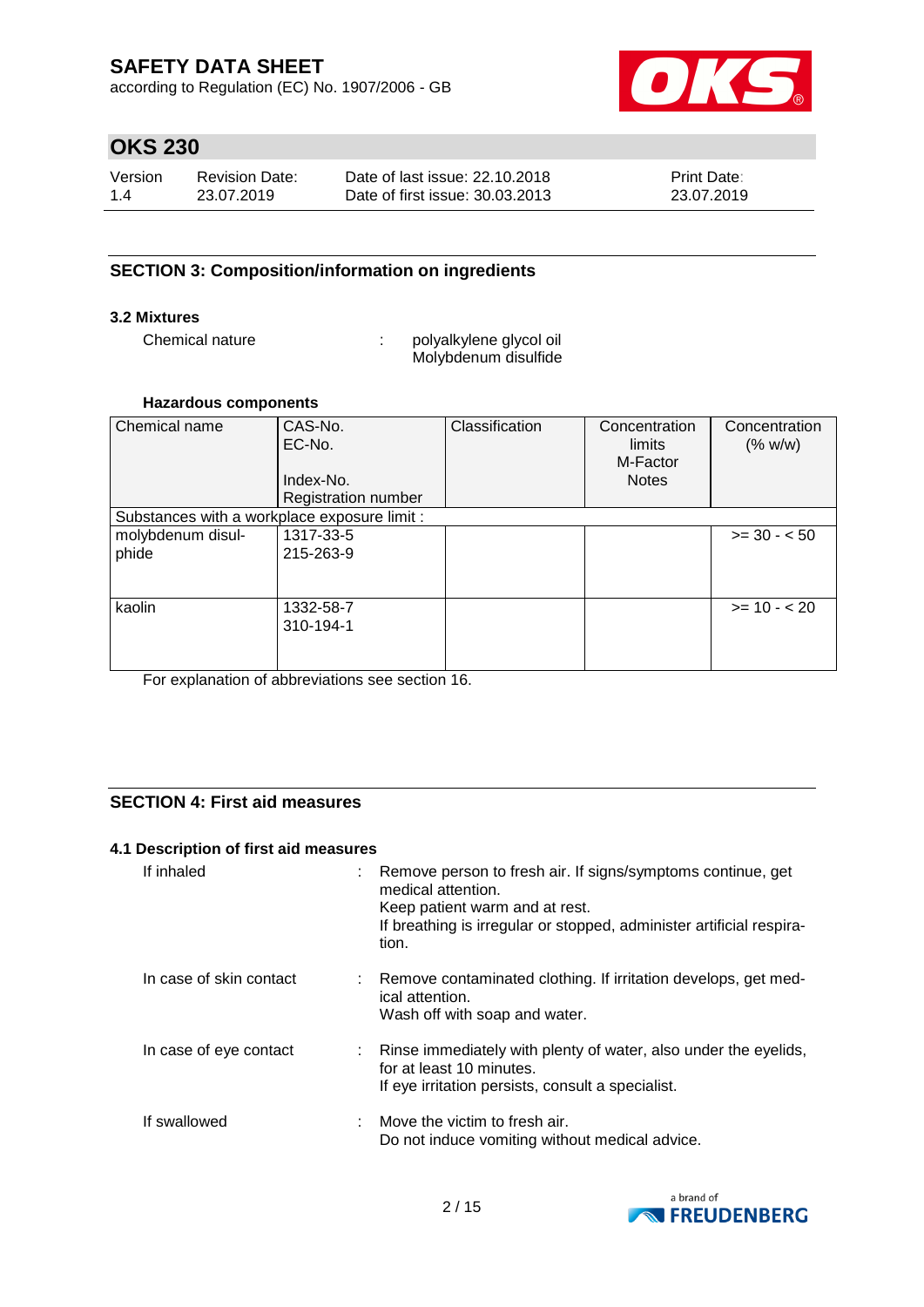according to Regulation (EC) No. 1907/2006 - GB



# **OKS 230**

| Version<br>1.4                          | <b>Revision Date:</b><br>23.07.2019     |                       | Date of last issue: 22.10.2018<br>Date of first issue: 30.03.2013                                     | <b>Print Date:</b><br>23.07.2019 |
|-----------------------------------------|-----------------------------------------|-----------------------|-------------------------------------------------------------------------------------------------------|----------------------------------|
|                                         |                                         |                       | 4.2 Most important symptoms and effects, both acute and delayed                                       |                                  |
|                                         | Symptoms                                |                       | No information available.                                                                             |                                  |
|                                         |                                         |                       |                                                                                                       |                                  |
| <b>Risks</b>                            |                                         |                       | None known.                                                                                           |                                  |
|                                         |                                         |                       | 4.3 Indication of any immediate medical attention and special treatment needed                        |                                  |
| Treatment                               |                                         |                       | No information available.                                                                             |                                  |
|                                         |                                         |                       |                                                                                                       |                                  |
|                                         | <b>SECTION 5: Firefighting measures</b> |                       |                                                                                                       |                                  |
|                                         |                                         |                       |                                                                                                       |                                  |
|                                         | 5.1 Extinguishing media                 |                       |                                                                                                       |                                  |
|                                         | Suitable extinguishing media            | $\sim 100$            | Use water spray, alcohol-resistant foam, dry chemical or car-<br>bon dioxide.                         |                                  |
| Unsuitable extinguishing<br>÷.<br>media |                                         | High volume water jet |                                                                                                       |                                  |
|                                         |                                         |                       | 5.2 Special hazards arising from the substance or mixture                                             |                                  |
|                                         | Specific hazards during fire-           | ÷.                    | Fire may cause evolution of:                                                                          |                                  |
| fighting                                |                                         |                       | Carbon oxides                                                                                         |                                  |
|                                         |                                         |                       | Metal oxides<br>Oxides of phosphorus                                                                  |                                  |
|                                         |                                         |                       | Sulphur oxides                                                                                        |                                  |
|                                         | 5.3 Advice for firefighters             |                       |                                                                                                       |                                  |
|                                         | Special protective equipment :          |                       | In the event of fire, wear self-contained breathing apparatus.                                        |                                  |
|                                         | for firefighters                        |                       | Use personal protective equipment. Exposure to decomposi-<br>tion products may be a hazard to health. |                                  |
|                                         | Further information                     |                       | Standard procedure for chemical fires.                                                                |                                  |

## **SECTION 6: Accidental release measures**

#### **6.1 Personal precautions, protective equipment and emergency procedures**

| Personal precautions | Evacuate personnel to safe areas.                            |
|----------------------|--------------------------------------------------------------|
|                      | Use the indicated respiratory protection if the occupational |
|                      | exposure limit is exceeded and/or in case of product release |
|                      | (dust).                                                      |
|                      | Do not breathe vapours, aerosols.                            |
|                      | Refer to protective measures listed in sections 7 and 8.     |
|                      |                                                              |

## **6.2 Environmental precautions**

| Environmental precautions | Try to prevent the material from entering drains or water |
|---------------------------|-----------------------------------------------------------|
|                           | courses.                                                  |

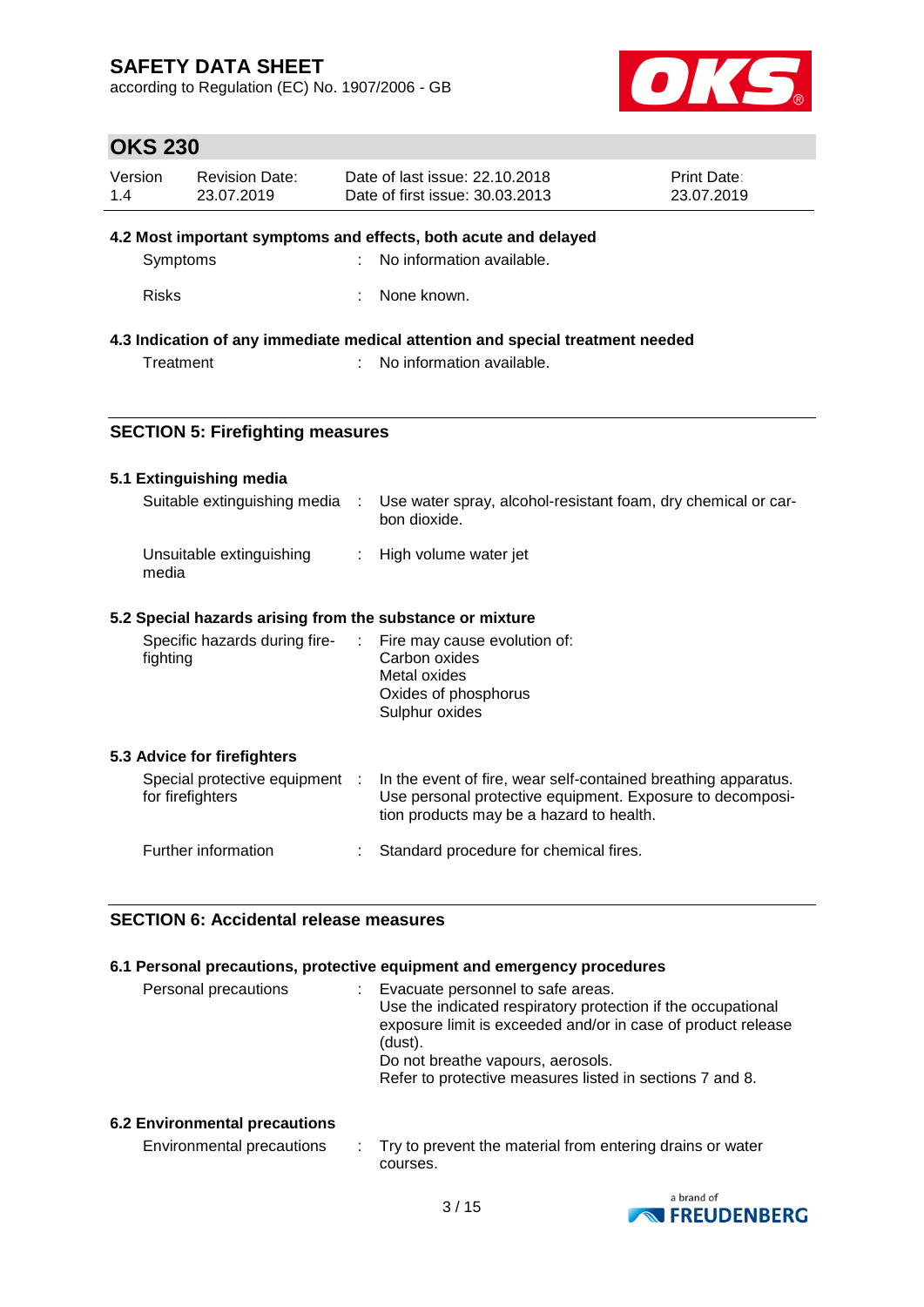according to Regulation (EC) No. 1907/2006 - GB



| Version<br>23.07.2019<br>1.4 | <b>Revision Date:</b> | Date of last issue: 22.10.2018<br>Date of first issue: 30.03.2013                    | <b>Print Date:</b><br>23.07.2019 |
|------------------------------|-----------------------|--------------------------------------------------------------------------------------|----------------------------------|
|                              |                       | Local authorities should be advised if significant spillages<br>cannot be contained. |                                  |

#### **6.3 Methods and material for containment and cleaning up**

| Methods for cleaning up | Clean up promptly by sweeping or vacuum.          |
|-------------------------|---------------------------------------------------|
|                         | Keep in suitable, closed containers for disposal. |

## **6.4 Reference to other sections**

For personal protection see section 8.

### **7.1 Precautions for safe handling**

| Advice on safe handling                                          | For personal protection see section 8.<br>Smoking, eating and drinking should be prohibited in the ap-<br>plication area.<br>Wash hands and face before breaks and immediately after<br>handling the product. |
|------------------------------------------------------------------|---------------------------------------------------------------------------------------------------------------------------------------------------------------------------------------------------------------|
| Hygiene measures                                                 | Wash face, hands and any exposed skin thoroughly after<br>handling.                                                                                                                                           |
| 7.2 Conditions for safe storage, including any incompatibilities |                                                                                                                                                                                                               |
| Requirements for storage<br>areas and containers                 | Store in original container. Keep container closed when not in<br>use. Keep in a dry, cool and well-ventilated place. Containers                                                                              |

| FINGINS IVI SIVIAYE | <u>Store in onginal container. Reep container closed when not in</u> |
|---------------------|----------------------------------------------------------------------|
| and containers      | use. Keep in a dry, cool and well-ventilated place. Containers       |
|                     | which are opened must be carefully resealed and kept upright         |
|                     | to prevent leakage. Store in accordance with the particular          |
|                     | national regulations. Keep in properly labelled containers.          |
|                     |                                                                      |

# **7.3 Specific end use(s)**

Specific use(s) : Specific instructions for handling, not required.

## **SECTION 8: Exposure controls/personal protection**

## **8.1 Control parameters**

## **Occupational Exposure Limits**

| Components     | CAS-No.   | Value type (Form       | Control parameters  | <b>Basis</b>       |
|----------------|-----------|------------------------|---------------------|--------------------|
|                |           | of exposure)           |                     |                    |
| molybdenum di- | 1317-33-5 | <b>TWA</b>             | 10 mg/m $3$         | GB EH40            |
| sulphide       |           |                        | (Molybdenum)        | $(2005 - 04 - 06)$ |
|                |           | <b>STEL</b>            | $20 \text{ mg/m}$ 3 | GB EH40            |
|                |           |                        | (Molybdenum)        | $(2005 - 04 - 06)$ |
| kaolin         | 1332-58-7 | <b>TWA (Respirable</b> | $2 \text{ mg/m}$ 3  | GB EH40            |
|                |           | dust)                  |                     | $(2011 - 12 - 01)$ |

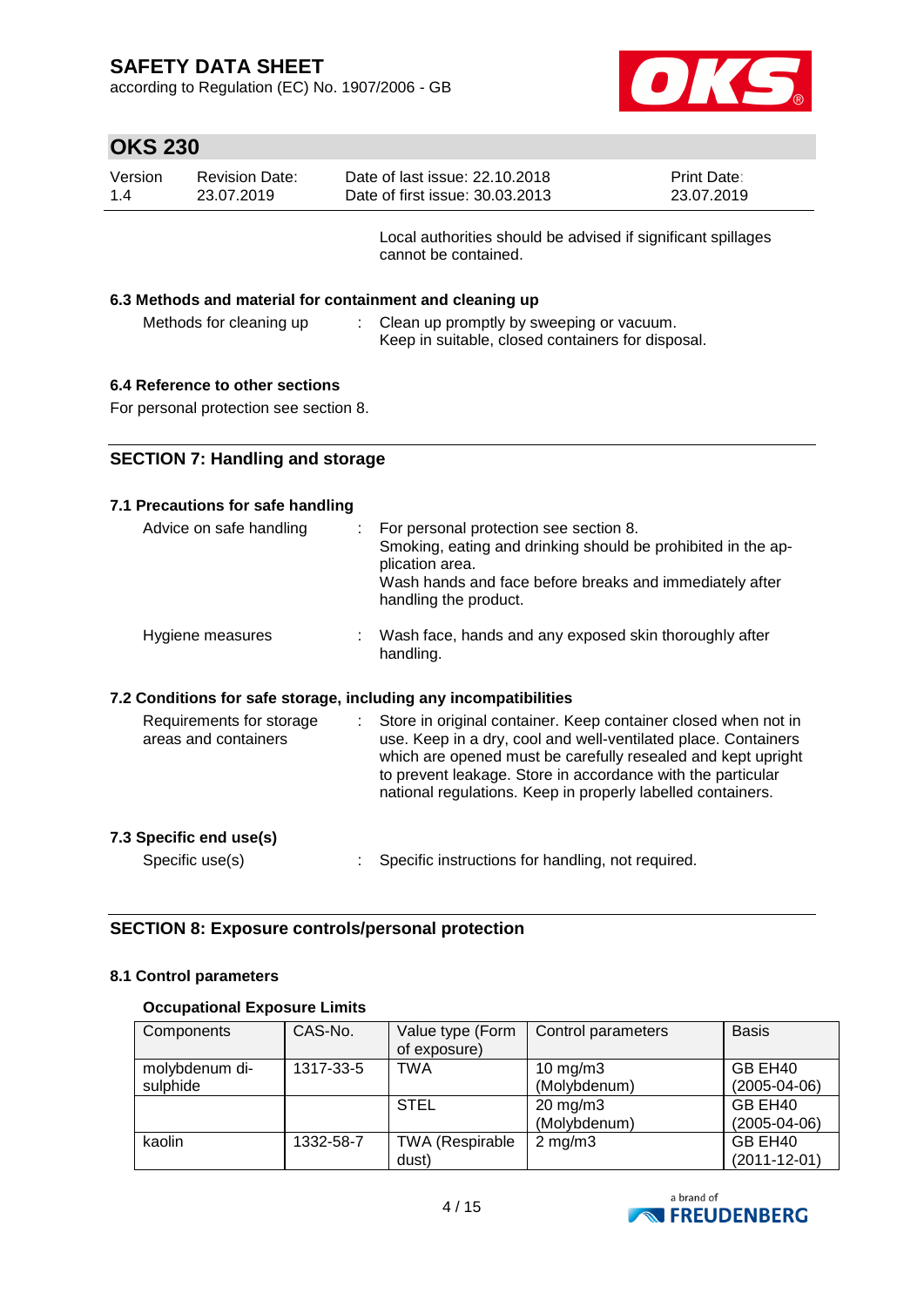according to Regulation (EC) No. 1907/2006 - GB



## **OKS 230**

| Version<br>1.4 | <b>Revision Date:</b><br>23.07.2019 |                 | Date of last issue: 22.10.2018<br>Date of first issue: 30.03.2013 |                                                                                                                                                                                                                                                                                                                                                                                                     | Print Date:<br>23.07.2019                                                                                                                                                                                                                                                                                                                                                                                                                                                                                                                                                                                                                                                                                                                                                                                                                                                                                                                                                                                                                                                                                                                                                                                                                                                                                                                                                                                          |
|----------------|-------------------------------------|-----------------|-------------------------------------------------------------------|-----------------------------------------------------------------------------------------------------------------------------------------------------------------------------------------------------------------------------------------------------------------------------------------------------------------------------------------------------------------------------------------------------|--------------------------------------------------------------------------------------------------------------------------------------------------------------------------------------------------------------------------------------------------------------------------------------------------------------------------------------------------------------------------------------------------------------------------------------------------------------------------------------------------------------------------------------------------------------------------------------------------------------------------------------------------------------------------------------------------------------------------------------------------------------------------------------------------------------------------------------------------------------------------------------------------------------------------------------------------------------------------------------------------------------------------------------------------------------------------------------------------------------------------------------------------------------------------------------------------------------------------------------------------------------------------------------------------------------------------------------------------------------------------------------------------------------------|
|                | Further information                 | should be used. |                                                                   | dust. This means that any dust will be subject to COSHH if people are ex-<br>industrial dusts contain particles of a wide range of sizes. The behaviour,<br>deposition and fate of any particular particle after entry into the human res-<br>piratory system, and the body response that it elicits, depend on the nature<br>of the lung. Fuller definitions and explanatory material are given in | For the purposes of these limits, respirable dust and inhalable dust are those<br>fractions of airborne dust which will be collected when sampling is undertaken<br>in accordance with the methods described in MDHS14/4 General methods for<br>sampling and gravimetric analysis or respirable, thoracic and inhalable aero-<br>sols, The COSHH definition of a substance hazardous to health includes dust<br>of any kind when present at a concentration in air equal to or greater than 10<br>mg.m-3 8-hour TWA of inhalable dust or 4 mg.m-3 8-hour TWA of respirable<br>posed to dust above these levels. Some dusts have been assigned specific<br>WELs and exposure to these must comply with the appropriate limits., Most<br>and size of the particle. HSE distinguishes two size fractions for limit-setting<br>purposes termed 'inhalable' and 'respirable'., Inhalable dust approximates to<br>the fraction of airborne material that enters the nose and mouth during breath-<br>ing and is therefore available for deposition in the respiratory tract. Respirable<br>dust approximates to the fraction that penetrates to the gas exchange region<br>MDHS14/4., Where dusts contain components that have their own assigned<br>WEL, all the relevant limits should be complied with., Where no specific short-<br>term exposure limit is listed, a figure three times the long-term exposure limit |
|                |                                     |                 | <b>TWA (Respirable</b><br>dust)                                   | $0.1$ mg/m $3$                                                                                                                                                                                                                                                                                                                                                                                      | 2004/37/EC<br>(2017-12-27)                                                                                                                                                                                                                                                                                                                                                                                                                                                                                                                                                                                                                                                                                                                                                                                                                                                                                                                                                                                                                                                                                                                                                                                                                                                                                                                                                                                         |

Further information | Carcinogens or mutagens

### **Derived No Effect Level (DNEL) according to Regulation (EC) No. 1907/2006:**

| Substance name                           | End Use   | Exposure routes | Potential health ef-<br>fects | Value               |
|------------------------------------------|-----------|-----------------|-------------------------------|---------------------|
| Polypropylene glycol<br>(40) butyl ether | Workers   | Inhalation      | Long-term systemic<br>effects | $2.9$ mg/m $3$      |
|                                          | Workers   | Skin contact    | Long-term systemic<br>effects | $0.83$ mg/kg        |
|                                          | Consumers | Skin contact    | Long-term systemic<br>effects | $0.42$ mg/kg        |
|                                          | Consumers | Ingestion       | Long-term systemic<br>effects | $0.42$ mg/kg        |
|                                          | Consumers | Ingestion       | Acute systemic ef-<br>fects   | $2.5 \text{ mg/kg}$ |

## **Predicted No Effect Concentration (PNEC) according to Regulation (EC) No. 1907/2006:**

| Substance name                           | <b>Environmental Compartment</b><br>Value                 |                      |  |  |
|------------------------------------------|-----------------------------------------------------------|----------------------|--|--|
| Polypropylene glycol (40) butyl<br>ether | Fresh water                                               | $0.333$ mg/l         |  |  |
|                                          | Marine water                                              | $0.0333$ mg/l        |  |  |
|                                          | Intermittent use/release                                  | $3.33$ mg/l          |  |  |
|                                          | Microbiological Activity in Sewage Treat-<br>ment Systems | $100$ mg/l           |  |  |
|                                          | Fresh water sediment                                      | $5.02 \text{ mg/kg}$ |  |  |

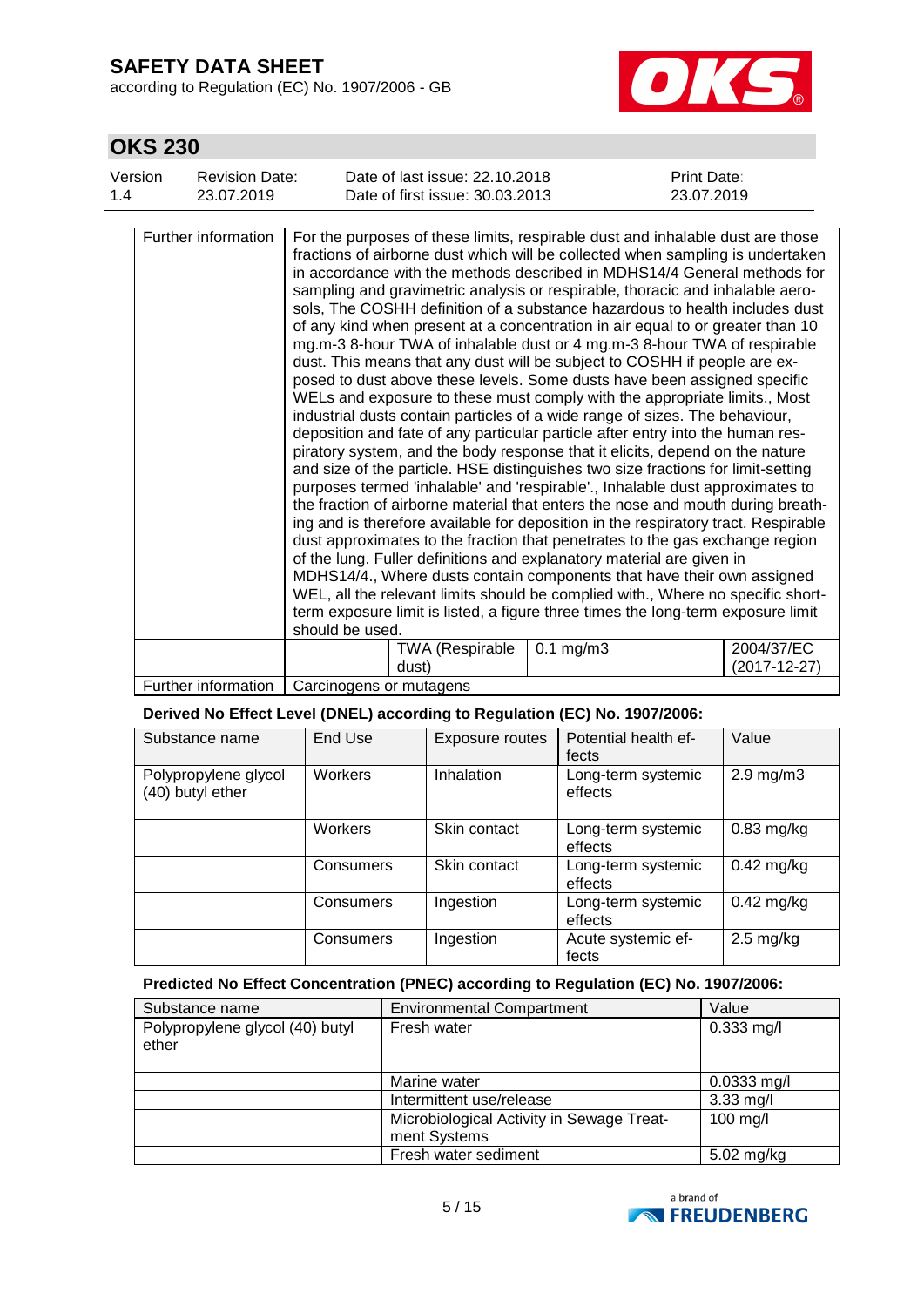according to Regulation (EC) No. 1907/2006 - GB



## **OKS 230**

| Version<br>1.4 |                | <b>Revision Date:</b><br>23.07.2019             | Date of last issue: 22.10.2018<br>Date of first issue: 30.03.2013                                                                                                                                                                                                                                                                                                       | Print Date:<br>23.07.2019  |
|----------------|----------------|-------------------------------------------------|-------------------------------------------------------------------------------------------------------------------------------------------------------------------------------------------------------------------------------------------------------------------------------------------------------------------------------------------------------------------------|----------------------------|
|                |                |                                                 | Marine sediment<br>Soil                                                                                                                                                                                                                                                                                                                                                 | 0.502 mg/kg<br>0.809 mg/kg |
|                |                | 8.2 Exposure controls                           |                                                                                                                                                                                                                                                                                                                                                                         |                            |
|                | none           | <b>Engineering measures</b>                     |                                                                                                                                                                                                                                                                                                                                                                         |                            |
|                |                | Personal protective equipment                   |                                                                                                                                                                                                                                                                                                                                                                         |                            |
|                | Eye protection |                                                 | Tightly fitting safety goggles                                                                                                                                                                                                                                                                                                                                          |                            |
|                |                | Hand protection<br>Material<br>Protective index | butyl-rubber<br>Class 1                                                                                                                                                                                                                                                                                                                                                 |                            |
|                |                | <b>Remarks</b>                                  | For prolonged or repeated contact use protective gloves. The<br>selected protective gloves have to satisfy the specifications of<br>Regulation (EU) 2016/425 and the standard EN 374 derived<br>from it. The break through time depends amongst other<br>things on the material, the thickness and the type of glove<br>and therefore has to be measured for each case. |                            |
|                |                | Respiratory protection                          | Not required; except in case of aerosol formation.                                                                                                                                                                                                                                                                                                                      |                            |
|                | Filter type    |                                                 | Filter type A-P                                                                                                                                                                                                                                                                                                                                                         |                            |

Protective measures : The type of protective equipment must be selected according to the concentration and amount of the dangerous substance at the specific workplace. Choose body protection in relation to its type, to the concentration and amount of dangerous substances, and to the specific work-place.

## **SECTION 9: Physical and chemical properties**

#### **9.1 Information on basic physical and chemical properties**

| Appearance          |    | paste             |
|---------------------|----|-------------------|
| Colour              |    | black             |
| Odour               |    | characteristic    |
| Odour Threshold     |    | No data available |
|                     |    |                   |
| рH                  | ÷. | Not applicable    |
| Melting point/range |    | No data available |

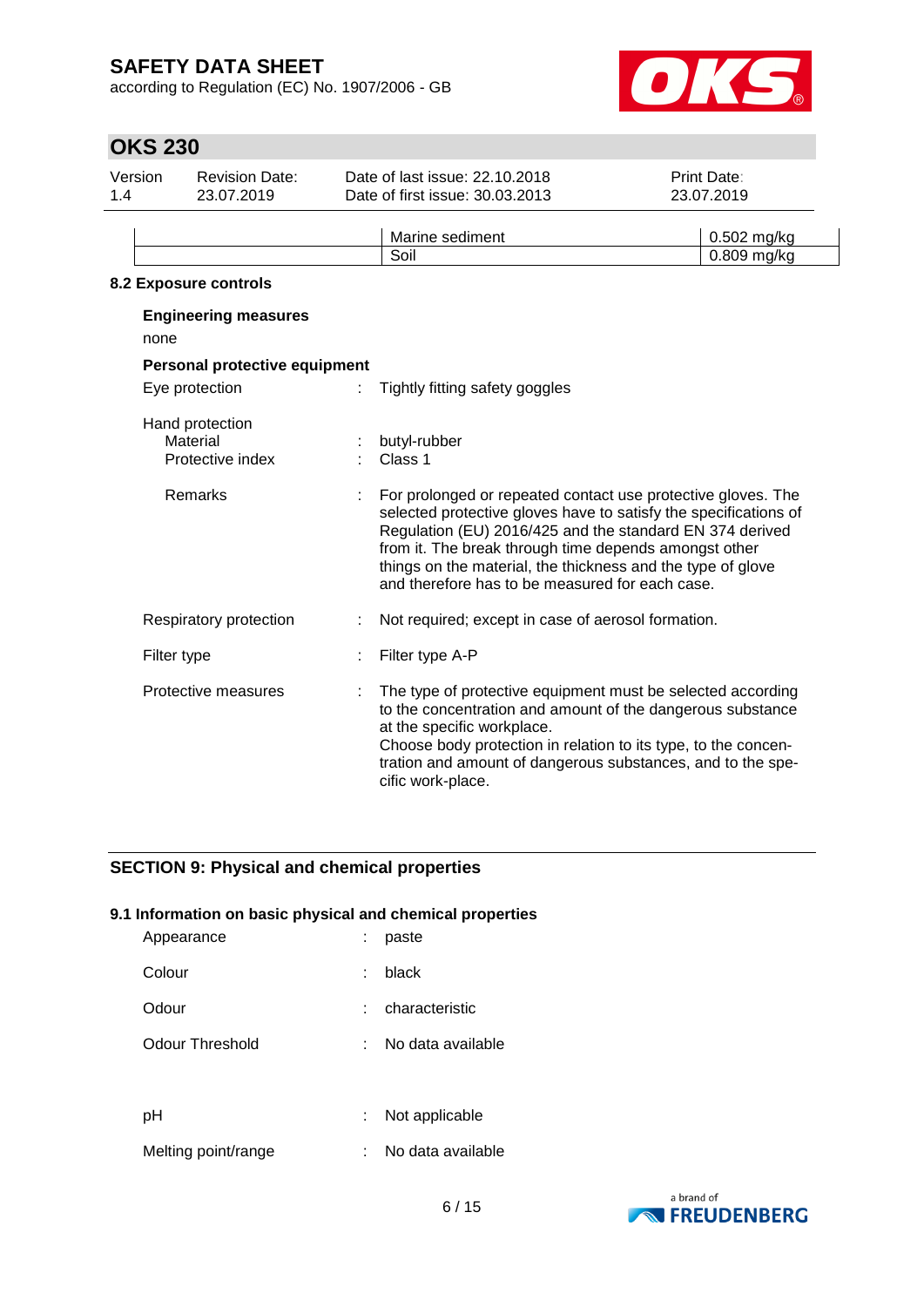according to Regulation (EC) No. 1907/2006 - GB



# **OKS 230**

| Version<br>1.4 |                     | <b>Revision Date:</b><br>23.07.2019 |   | Date of last issue: 22.10.2018<br>Date of first issue: 30.03.2013 | Print Date:<br>23.07.2019 |
|----------------|---------------------|-------------------------------------|---|-------------------------------------------------------------------|---------------------------|
|                |                     | Boiling point/boiling range         | ÷ | No data available                                                 |                           |
|                | Flash point         |                                     |   | Not applicable                                                    |                           |
|                |                     | Evaporation rate                    |   | No data available                                                 |                           |
|                |                     | Flammability (solid, gas)           |   | <b>Combustible Solids</b>                                         |                           |
|                |                     | Upper explosion limit               | t | No data available                                                 |                           |
|                |                     | Lower explosion limit               |   | No data available                                                 |                           |
|                |                     | Vapour pressure                     |   | < 0.001 hPa (20 $^{\circ}$ C)                                     |                           |
|                |                     | Relative vapour density             |   | No data available                                                 |                           |
|                | Density             |                                     | t | $1.75$ g/cm3<br>(20 °C)                                           |                           |
|                | <b>Bulk density</b> |                                     |   | No data available                                                 |                           |
|                | Solubility(ies)     | Water solubility                    |   | insoluble                                                         |                           |
|                |                     | Solubility in other solvents        | ÷ | No data available                                                 |                           |
|                | octanol/water       | Partition coefficient: n-           |   | No data available                                                 |                           |
|                |                     | Auto-ignition temperature           |   | No data available                                                 |                           |
|                |                     | Decomposition temperature           | ÷ | No data available                                                 |                           |
|                | Viscosity           | Viscosity, dynamic                  | ÷ | No data available                                                 |                           |
|                |                     | Viscosity, kinematic                |   | Not applicable                                                    |                           |
|                |                     | <b>Explosive properties</b>         |   | Not explosive                                                     |                           |
|                |                     | Oxidizing properties                |   | No data available                                                 |                           |
|                |                     | 9.2 Other information               |   |                                                                   |                           |
|                |                     | Sublimation point                   | t | No data available                                                 |                           |
|                |                     | Metal corrosion rate                |   | Not corrosive to metals                                           |                           |
|                | Self-ignition       |                                     |   | not auto-flammable                                                |                           |

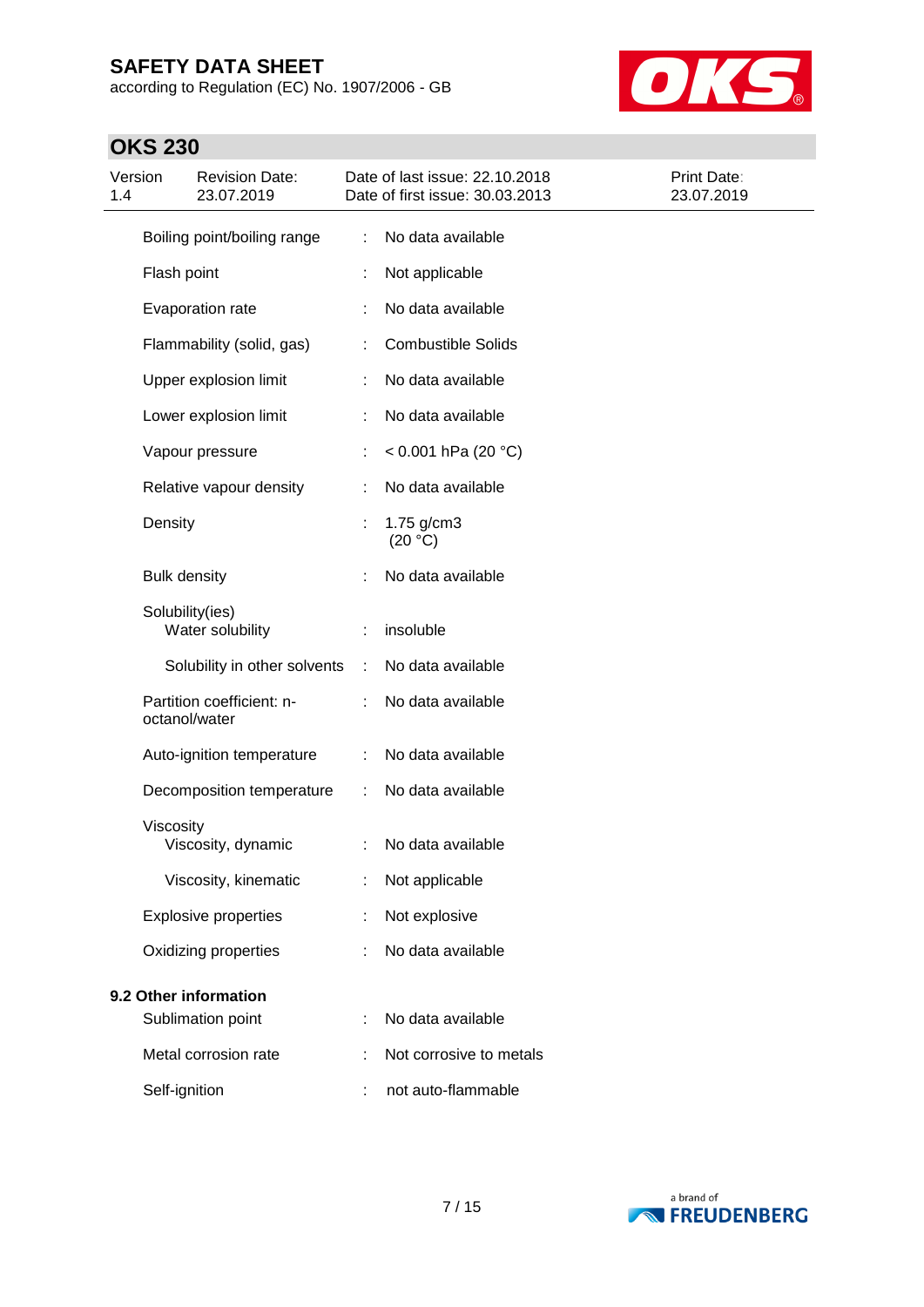according to Regulation (EC) No. 1907/2006 - GB



## **OKS 230**

| Version | Revision Date: | Date of last issue: 22.10.2018  | <b>Print Date:</b> |
|---------|----------------|---------------------------------|--------------------|
| 1.4     | 23.07.2019     | Date of first issue: 30.03.2013 | 23.07.2019         |

## **SECTION 10: Stability and reactivity**

#### **10.1 Reactivity**

No hazards to be specially mentioned.

#### **10.2 Chemical stability**

Stable under normal conditions.

### **10.3 Possibility of hazardous reactions**

| Hazardous reactions |  | No dangerous reaction known under conditions of normal use. |  |  |  |  |  |  |  |
|---------------------|--|-------------------------------------------------------------|--|--|--|--|--|--|--|
|---------------------|--|-------------------------------------------------------------|--|--|--|--|--|--|--|

### **10.4 Conditions to avoid**

Conditions to avoid : No conditions to be specially mentioned.

## **10.5 Incompatible materials**

Materials to avoid : No materials to be especially mentioned.

## **10.6 Hazardous decomposition products**

No decomposition if stored and applied as directed.

## **SECTION 11: Toxicological information**

### **11.1 Information on toxicological effects**

| <b>Acute toxicity</b>     |                                               |
|---------------------------|-----------------------------------------------|
| <b>Product:</b>           |                                               |
| Acute inhalation toxicity | : Remarks: This information is not available. |
| Acute dermal toxicity     | : Remarks: This information is not available. |
| <b>Components:</b>        |                                               |
| molybdenum disulphide:    |                                               |
| Acute oral toxicity       | : LD50 (Rat): $>$ 5,000 mg/kg                 |
| Acute dermal toxicity     | : LD50 (Rat): $> 16,000$ mg/kg                |
| kaolin:                   |                                               |
| Acute oral toxicity       | LD50 Oral: $> 2,000$ mg/kg                    |
|                           |                                               |

## **Skin corrosion/irritation**

## **Product:**

Remarks: This information is not available.

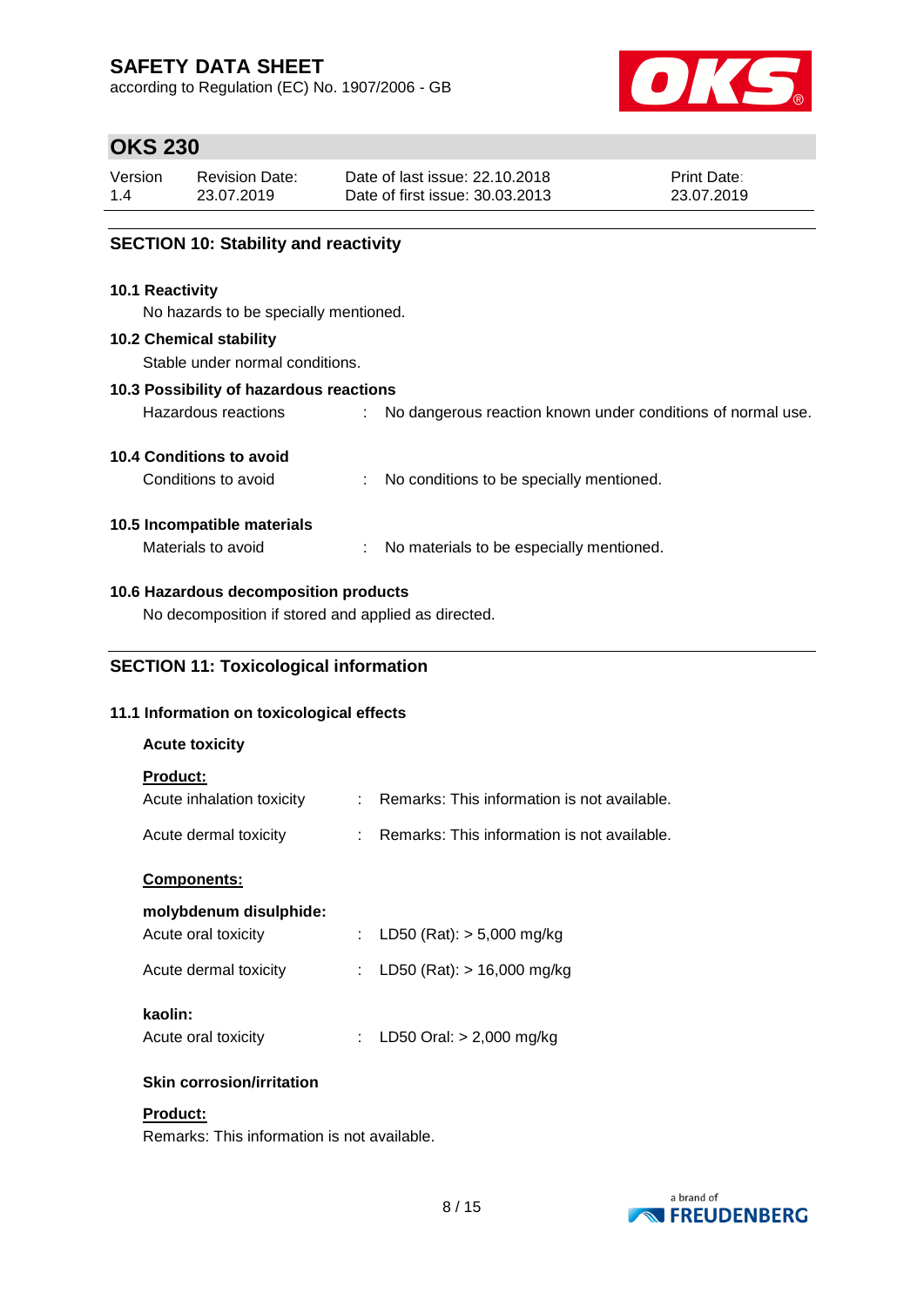according to Regulation (EC) No. 1907/2006 - GB



## **OKS 230**

| Version | <b>Revision Date:</b> | Date of last issue: 22.10.2018  | <b>Print Date:</b> |
|---------|-----------------------|---------------------------------|--------------------|
| 1.4     | 23.07.2019            | Date of first issue: 30.03.2013 | 23.07.2019         |

### **Components:**

#### **molybdenum disulphide:**

Assessment: No skin irritation Result: No skin irritation

#### **Serious eye damage/eye irritation**

### **Product:**

Remarks: This information is not available.

#### **Components:**

## **molybdenum disulphide:**

Assessment: No eye irritation Result: No eye irritation

#### **Respiratory or skin sensitisation**

#### **Product:**

Remarks: This information is not available.

### **Components:**

### **molybdenum disulphide:**

Assessment: Does not cause skin sensitisation. Result: Does not cause skin sensitisation.

### **Germ cell mutagenicity**

#### **Product:**

| Genotoxicity in vitro | Remarks: No data available |
|-----------------------|----------------------------|
| Genotoxicity in vivo  | Remarks: No data available |

### **Components:**

### **molybdenum disulphide:**

| Germ cell mutagenicity-As- | : Animal testing did not show any mutagenic effects. |
|----------------------------|------------------------------------------------------|
| sessment                   |                                                      |

### **Carcinogenicity**

### **Product:**

Remarks: No data available

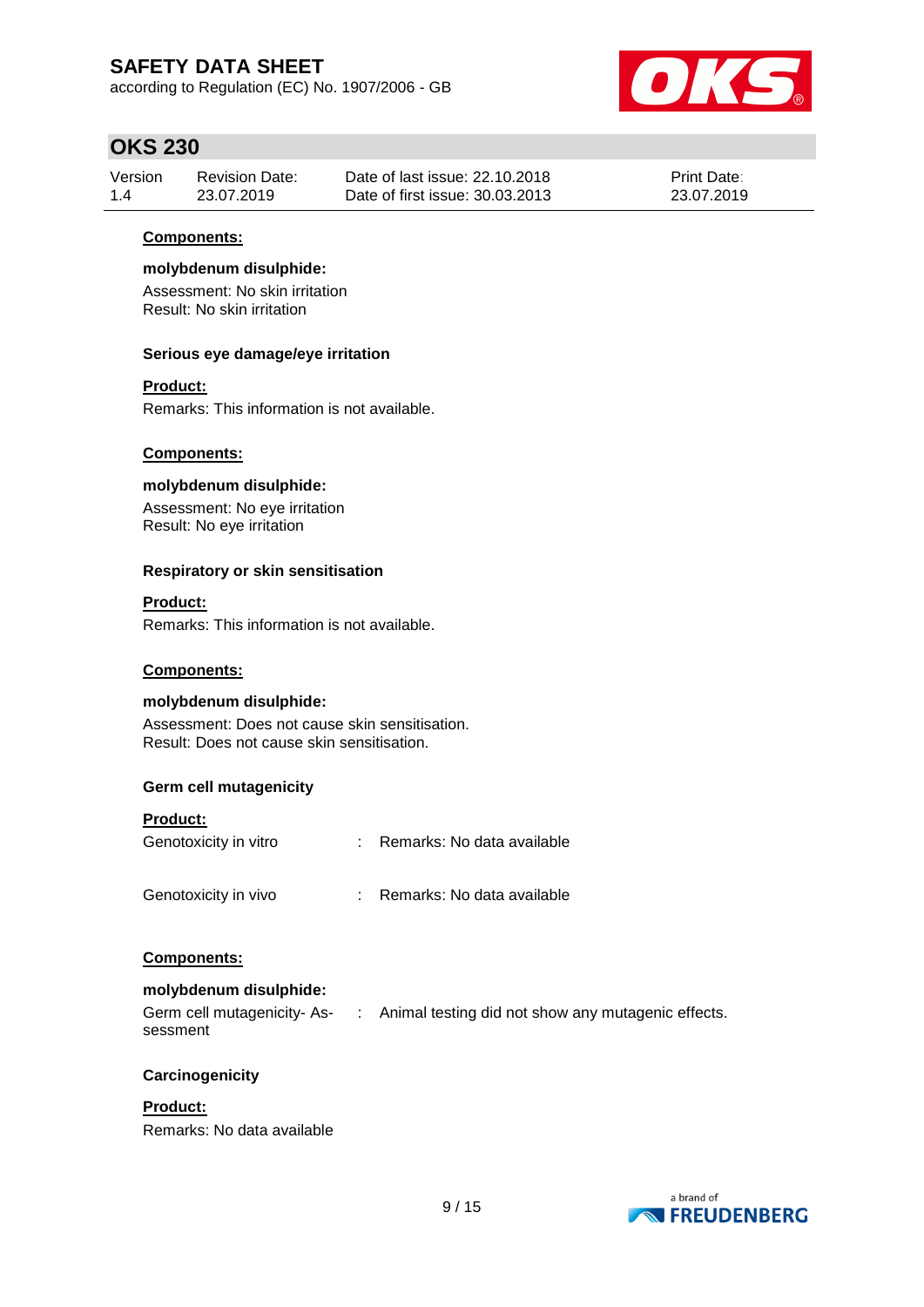according to Regulation (EC) No. 1907/2006 - GB



## **OKS 230**

| Version<br>1.4  | <b>Revision Date:</b><br>23.07.2019                                       | Date of last issue: 22.10.2018<br><b>Print Date:</b><br>Date of first issue: 30.03.2013<br>23.07.2019 |                                                     |  |
|-----------------|---------------------------------------------------------------------------|-------------------------------------------------------------------------------------------------------|-----------------------------------------------------|--|
| ment            | <b>Components:</b><br>molybdenum disulphide:<br>Carcinogenicity - Assess- |                                                                                                       | : No evidence of carcinogenicity in animal studies. |  |
|                 | <b>Reproductive toxicity</b>                                              |                                                                                                       |                                                     |  |
| <b>Product:</b> | Effects on fertility                                                      |                                                                                                       | : Remarks: No data available                        |  |
| ment            | Effects on foetal develop-                                                |                                                                                                       | : Remarks: No data available                        |  |
|                 | <b>STOT - single exposure</b>                                             |                                                                                                       |                                                     |  |

## **Components:**

## **molybdenum disulphide:**

Assessment: The substance or mixture is not classified as specific target organ toxicant, single exposure.

### **STOT - repeated exposure**

#### **Components:**

#### **molybdenum disulphide:**

Assessment: The substance or mixture is not classified as specific target organ toxicant, repeated exposure.

#### **Repeated dose toxicity**

#### **Product:**

Remarks: This information is not available.

#### **Aspiration toxicity**

**Product:** This information is not available.

#### **Further information**

#### **Product:**

Remarks: Information given is based on data on the components and the toxicology of similar products.

#### **Components:**

#### **molybdenum disulphide:**

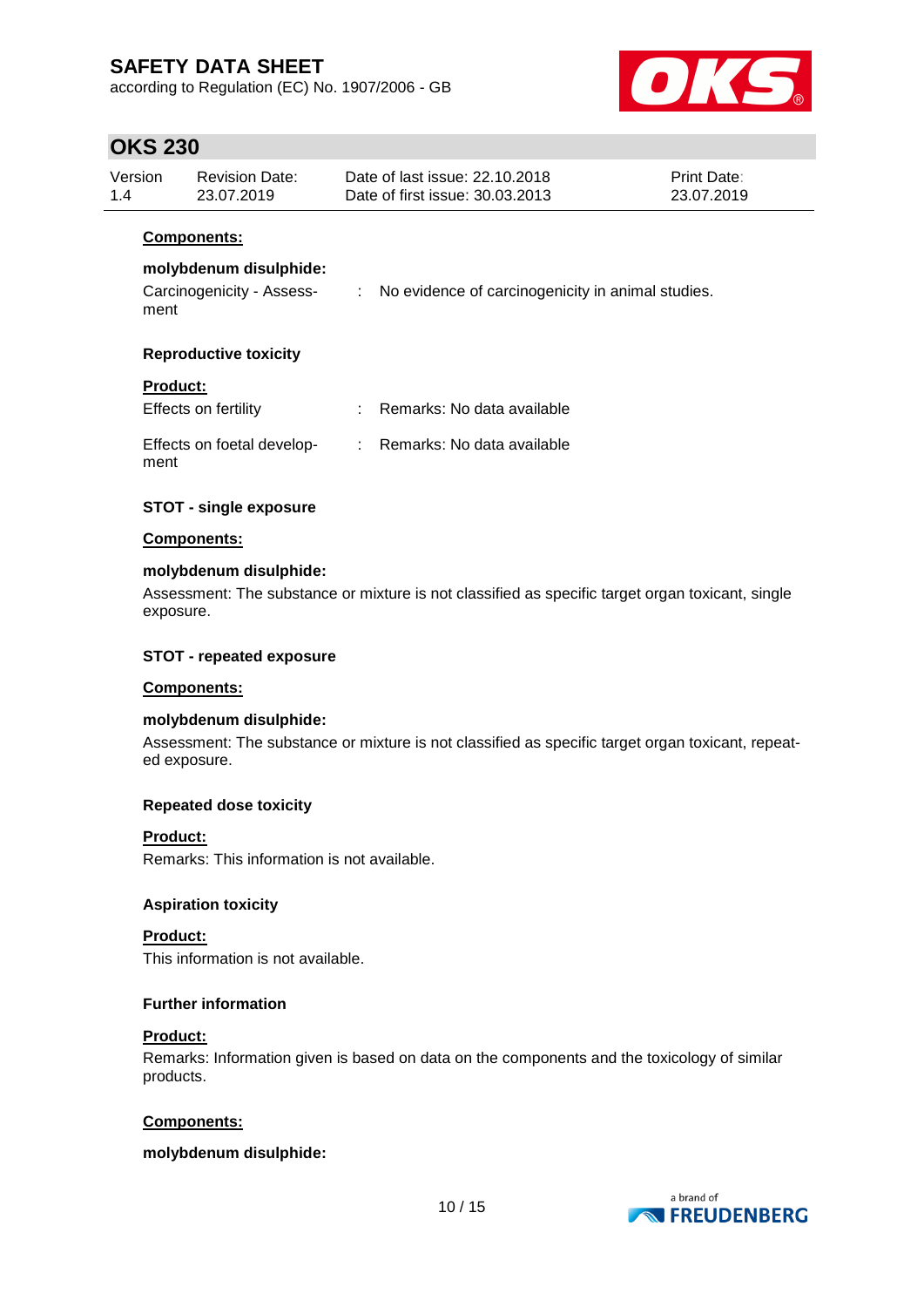according to Regulation (EC) No. 1907/2006 - GB



# **OKS 230**

| Version | <b>Revision Date:</b> | Date of last issue: 22.10.2018  | <b>Print Date:</b> |
|---------|-----------------------|---------------------------------|--------------------|
| 1.4     | 23.07.2019            | Date of first issue: 30.03.2013 | 23.07.2019         |

Remarks: Information given is based on data on the components and the toxicology of similar products.

## **SECTION 12: Ecological information**

### **12.1 Toxicity**

| <b>Product:</b>                                          |   |                                                                                            |
|----------------------------------------------------------|---|--------------------------------------------------------------------------------------------|
| Toxicity to fish                                         |   | Remarks: No data available                                                                 |
| Toxicity to daphnia and other :<br>aquatic invertebrates |   | Remarks: No data available                                                                 |
| Toxicity to algae                                        |   | Remarks: No data available                                                                 |
| Toxicity to microorganisms                               |   | Remarks: No data available                                                                 |
| Components:                                              |   |                                                                                            |
| molybdenum disulphide:                                   |   |                                                                                            |
| Toxicity to fish                                         | ÷ | LC50 (Pimephales promelas (fathead minnow)): $> 100$ mg/l<br>Exposure time: 96 h           |
| Toxicity to daphnia and other :<br>aquatic invertebrates |   | EC50 (Daphnia magna (Water flea)): > 100 mg/l<br>Exposure time: 48 h                       |
| Toxicity to algae                                        |   | EC50 (Pseudokirchneriella subcapitata (green algae)): > 100<br>mq/l<br>Exposure time: 72 h |

### **12.2 Persistence and degradability**

### **Product:**

| Biodegradability                                                | : Remarks: No data available |
|-----------------------------------------------------------------|------------------------------|
| Physico-chemical removabil- : Remarks: No data available<br>ity |                              |

### **12.3 Bioaccumulative potential**

#### **Product:**

| Bioaccumulation | : Remarks: This mixture contains no substance considered to |
|-----------------|-------------------------------------------------------------|
|                 | be persistent, bioaccumulating and toxic (PBT).             |
|                 | This mixture contains no substance considered to be very    |
|                 | persistent and very bioaccumulating (vPvB).                 |

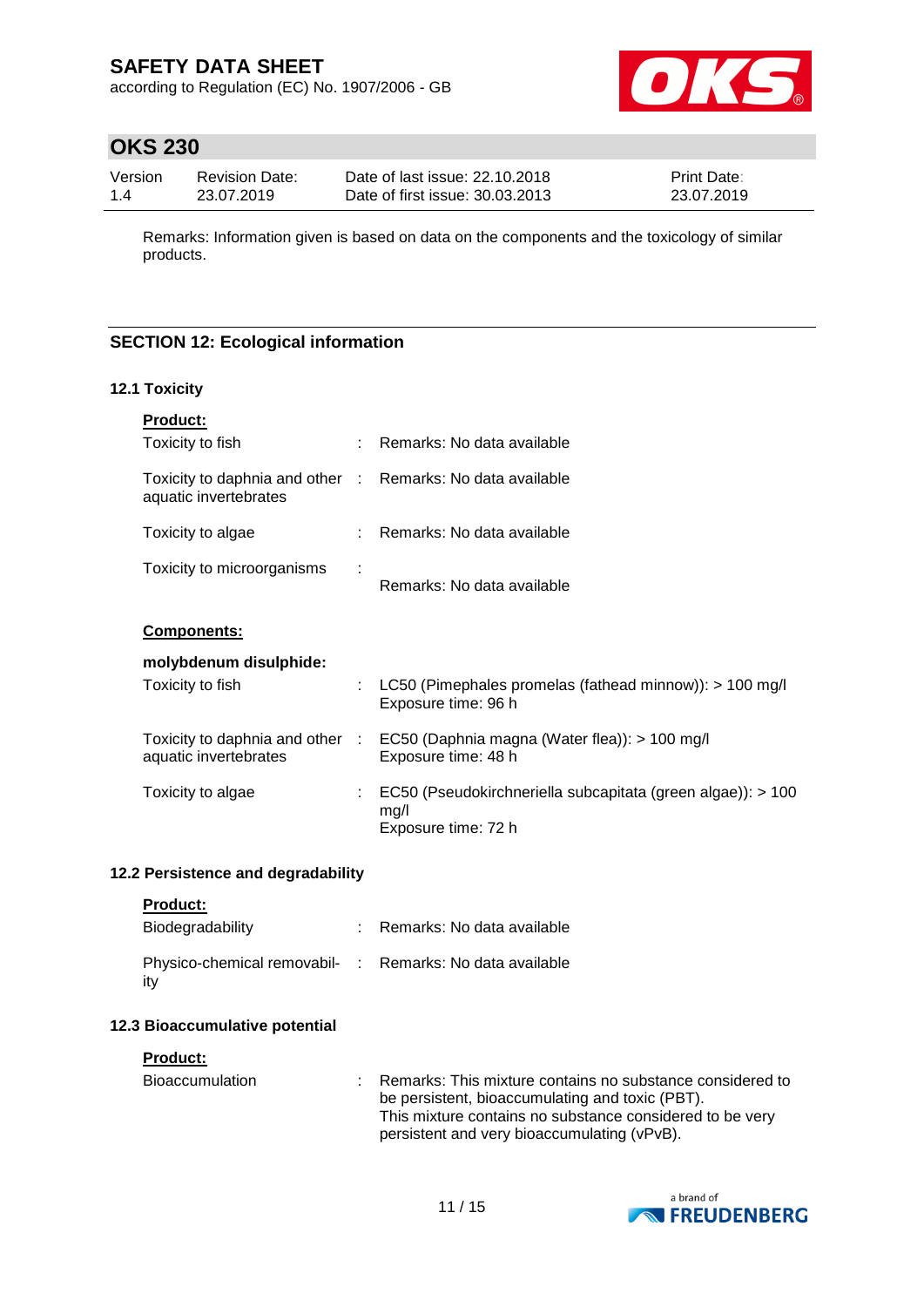according to Regulation (EC) No. 1907/2006 - GB



# **OKS 230**

| Version | <b>Revision Date:</b> | Date of last issue: 22.10.2018  | <b>Print Date:</b> |
|---------|-----------------------|---------------------------------|--------------------|
| 1.4     | 23.07.2019            | Date of first issue: 30.03.2013 | 23.07.2019         |
|         |                       |                                 |                    |

## **12.4 Mobility in soil**

| <b>Product:</b>                                    |                              |
|----------------------------------------------------|------------------------------|
| <b>Mobility</b>                                    | : Remarks: No data available |
| Distribution among environ-<br>mental compartments | : Remarks: No data available |

## **12.5 Results of PBT and vPvB assessment**

| Assessment                 | : This substance/mixture contains no components considered<br>to be either persistent, bioaccumulative and toxic (PBT), or<br>very persistent and very bioaccumulative (vPvB) at levels of<br>$0.1\%$ or higher |
|----------------------------|-----------------------------------------------------------------------------------------------------------------------------------------------------------------------------------------------------------------|
| 12.6 Other adverse effects |                                                                                                                                                                                                                 |

## **Product:**

| Additional ecological infor- | : No information on ecology is available. |
|------------------------------|-------------------------------------------|
| mation                       |                                           |

## **SECTION 13: Disposal considerations**

| 13.1 Waste treatment methods |   |                                                                                                                                                                        |
|------------------------------|---|------------------------------------------------------------------------------------------------------------------------------------------------------------------------|
| Product                      |   | The product should not be allowed to enter drains, water<br>courses or the soil.                                                                                       |
|                              |   | Waste codes should be assigned by the user based on the<br>application for which the product was used.                                                                 |
| Contaminated packaging       | ÷ | Packaging that is not properly emptied must be disposed of as<br>the unused product.<br>Dispose of waste product or used containers according to<br>local regulations. |
|                              |   | The following Waste Codes are only suggestions:                                                                                                                        |

## **SECTION 14: Transport information**

## **14.1 UN number**

| <b>ADR</b>  | : Not regulated as a dangerous good |
|-------------|-------------------------------------|
| <b>IMDG</b> | : Not regulated as a dangerous good |
| <b>IATA</b> | : Not regulated as a dangerous good |

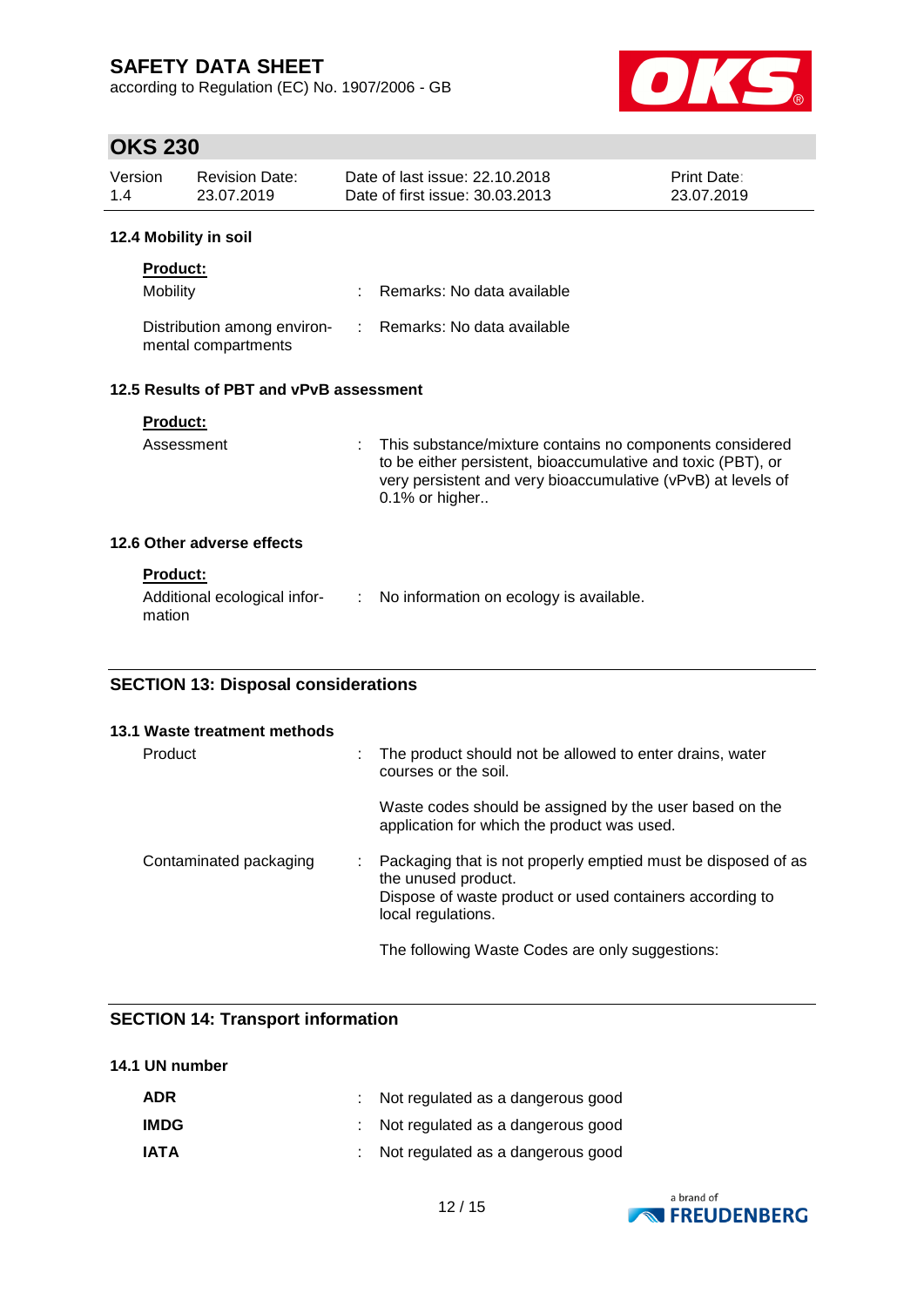according to Regulation (EC) No. 1907/2006 - GB



# **OKS 230**

| Version<br>1.4 | <b>Revision Date:</b><br>23.07.2019 | Date of last issue: 22.10.2018<br>Date of first issue: 30.03.2013 | Print Date:<br>23.07.2019 |  |  |  |
|----------------|-------------------------------------|-------------------------------------------------------------------|---------------------------|--|--|--|
|                | 14.2 UN proper shipping name        |                                                                   |                           |  |  |  |
| <b>ADR</b>     |                                     | Not regulated as a dangerous good                                 |                           |  |  |  |
| <b>IMDG</b>    |                                     | Not regulated as a dangerous good                                 |                           |  |  |  |
| <b>IATA</b>    |                                     | Not regulated as a dangerous good                                 |                           |  |  |  |
|                | 14.3 Transport hazard class(es)     |                                                                   |                           |  |  |  |
| <b>ADR</b>     |                                     | Not regulated as a dangerous good                                 |                           |  |  |  |
| <b>IMDG</b>    |                                     | Not regulated as a dangerous good                                 |                           |  |  |  |
| <b>IATA</b>    |                                     | Not regulated as a dangerous good                                 |                           |  |  |  |
|                | 14.4 Packing group                  |                                                                   |                           |  |  |  |
| <b>ADR</b>     |                                     | Not regulated as a dangerous good                                 |                           |  |  |  |
| <b>IMDG</b>    |                                     | Not regulated as a dangerous good                                 |                           |  |  |  |
|                | <b>IATA (Cargo)</b>                 | Not regulated as a dangerous good                                 |                           |  |  |  |
|                | IATA (Passenger)                    | Not regulated as a dangerous good                                 |                           |  |  |  |
|                | <b>14.5 Environmental hazards</b>   |                                                                   |                           |  |  |  |
| <b>ADR</b>     |                                     | Not regulated as a dangerous good                                 |                           |  |  |  |
| <b>IMDG</b>    |                                     | Not regulated as a dangerous good                                 |                           |  |  |  |
|                | <b>IATA (Passenger)</b>             | Not regulated as a dangerous good                                 |                           |  |  |  |
|                | <b>IATA (Cargo)</b>                 | Not regulated as a dangerous good                                 |                           |  |  |  |
|                | 14.6 Special precautions for user   |                                                                   |                           |  |  |  |
|                | No special precautions required.    |                                                                   |                           |  |  |  |

## **14.7 Transport in bulk according to Annex II of Marpol and the IBC Code**

Remarks : Not applicable for product as supplied.

## **SECTION 15: Regulatory information**

| 15.1 Safety, health and environmental regulations/legislation specific for the substance or mix-<br>ture |   |                                                                                                                                |
|----------------------------------------------------------------------------------------------------------|---|--------------------------------------------------------------------------------------------------------------------------------|
| REACH - Candidate List of Substances of Very High<br>Concern for Authorisation (Article 59).             |   | This product does not contain sub-<br>stances of very high concern (Regu-<br>lation (EC) No 1907/2006 (REACH),<br>Article 57). |
| REACH - List of substances subject to authorisation<br>(Annex XIV)                                       |   | Not applicable                                                                                                                 |
| Regulation (EC) No 1005/2009 on substances that de-<br>plete the ozone layer                             |   | Not applicable                                                                                                                 |
| Regulation (EC) No 850/2004 on persistent organic pol-<br>lutants                                        | ÷ | Not applicable                                                                                                                 |
|                                                                                                          |   | a hrand of                                                                                                                     |

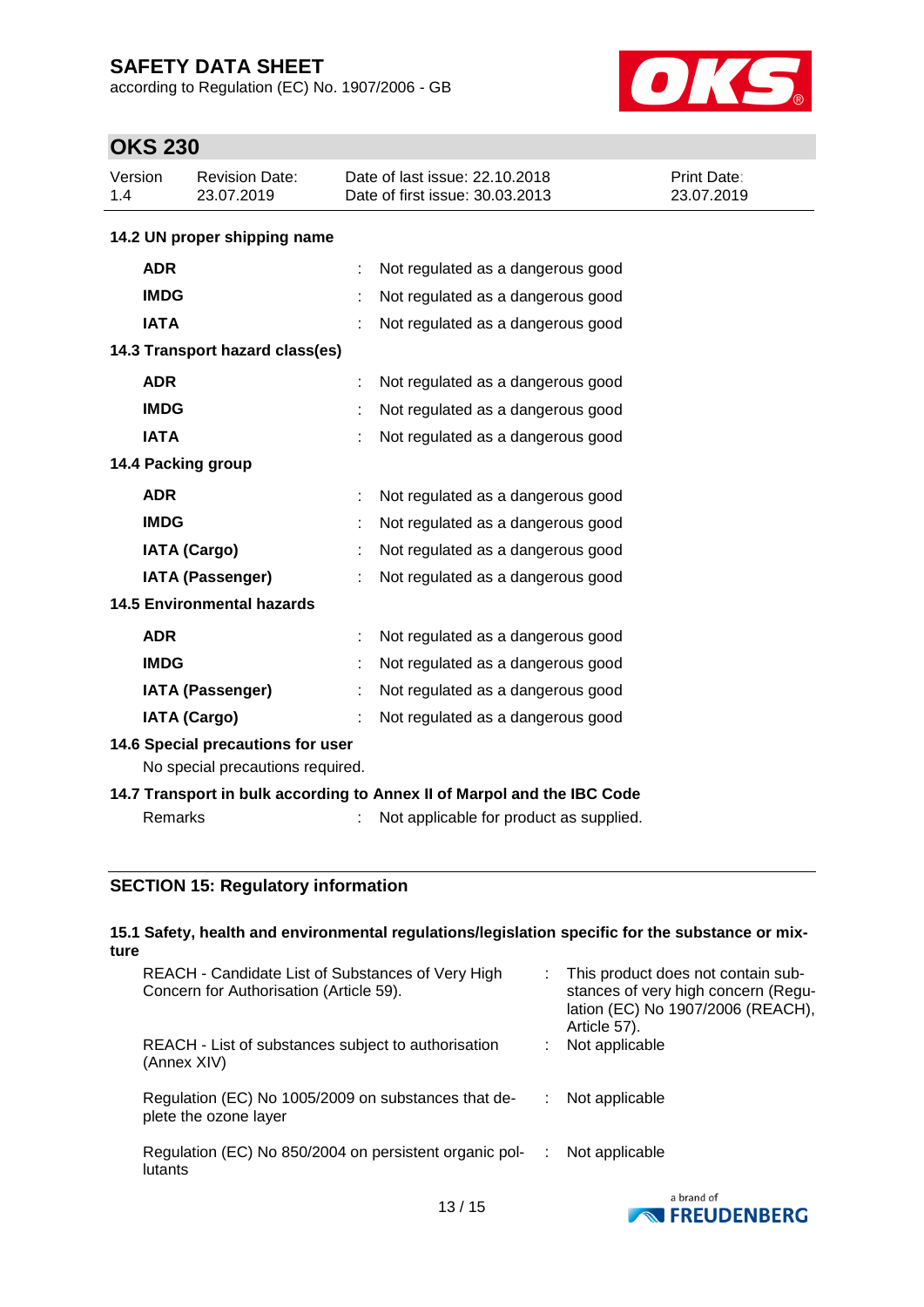according to Regulation (EC) No. 1907/2006 - GB



| <b>OKS 230</b> |  |
|----------------|--|
|----------------|--|

| UI NU LUV                                                             |                                                                                                                                                                              |  |                                                                   |                                                                                                                   |  |  |
|-----------------------------------------------------------------------|------------------------------------------------------------------------------------------------------------------------------------------------------------------------------|--|-------------------------------------------------------------------|-------------------------------------------------------------------------------------------------------------------|--|--|
| Version<br>1.4                                                        | <b>Revision Date:</b><br>23.07.2019                                                                                                                                          |  | Date of last issue: 22.10.2018<br>Date of first issue: 30,03,2013 | Print Date:<br>23.07.2019                                                                                         |  |  |
|                                                                       |                                                                                                                                                                              |  |                                                                   |                                                                                                                   |  |  |
|                                                                       | Regulation (EC) No 649/2012 of the European Parlia-<br>Not applicable<br>ment and the Council concerning the export and import<br>of dangerous chemicals                     |  |                                                                   |                                                                                                                   |  |  |
|                                                                       | REACH - Restrictions on the manufacture, placing on<br>Not applicable<br>the market and use of certain dangerous substances,<br>preparations and articles (Annex XVII)       |  |                                                                   |                                                                                                                   |  |  |
|                                                                       | Seveso III: Directive 2012/18/EU of the European Parliament and of the Council on the control of<br>major-accident hazards involving dangerous substances.<br>Not applicable |  |                                                                   |                                                                                                                   |  |  |
|                                                                       | Volatile organic compounds                                                                                                                                                   |  | Remarks: Not applicable                                           | Directive 2010/75/EU of 24 November 2010 on industrial<br>emissions (integrated pollution prevention and control) |  |  |
| 15.2 Chemical safety assessment<br>This information is not available. |                                                                                                                                                                              |  |                                                                   |                                                                                                                   |  |  |

## **SECTION 16: Other information**

#### **Full text of other abbreviations**

ADN - European Agreement concerning the International Carriage of Dangerous Goods by Inland Waterways; ADR - European Agreement concerning the International Carriage of Dangerous Goods by Road; AICS - Australian Inventory of Chemical Substances; ASTM - American Society for the Testing of Materials; bw - Body weight; CLP - Classification Labelling Packaging Regulation; Regulation (EC) No 1272/2008; CMR - Carcinogen, Mutagen or Reproductive Toxicant; DIN - Standard of the German Institute for Standardisation; DSL - Domestic Substances List (Canada); ECHA - European Chemicals Agency; EC-Number - European Community number; ECx - Concentration associated with x% response; ELx - Loading rate associated with x% response; EmS - Emergency Schedule; ENCS - Existing and New Chemical Substances (Japan); ErCx - Concentration associated with x% growth rate response; GHS - Globally Harmonized System; GLP - Good Laboratory Practice; IARC - International Agency for Research on Cancer; IATA - International Air Transport Association; IBC - International Code for the Construction and Equipment of Ships carrying Dangerous Chemicals in Bulk; IC50 - Half maximal inhibitory concentration; ICAO - International Civil Aviation Organization; IECSC - Inventory of Existing Chemical Substances in China; IMDG - International Maritime Dangerous Goods; IMO - International Maritime Organization; ISHL - Industrial Safety and Health Law (Japan); ISO - International Organisation for Standardization; KECI - Korea Existing Chemicals Inventory; LC50 - Lethal Concentration to 50 % of a test population; LD50 - Lethal Dose to 50% of a test population (Median Lethal Dose); MARPOL - International Convention for the Prevention of Pollution from Ships; n.o.s. - Not Otherwise Specified; NO(A)EC - No Observed (Adverse) Effect Concentration; NO(A)EL - No Observed (Adverse) Effect Level; NOELR - No Observable Effect Loading Rate; NZIoC - New Zealand Inventory of Chemicals; OECD - Organization for Economic Co-operation and Develop-